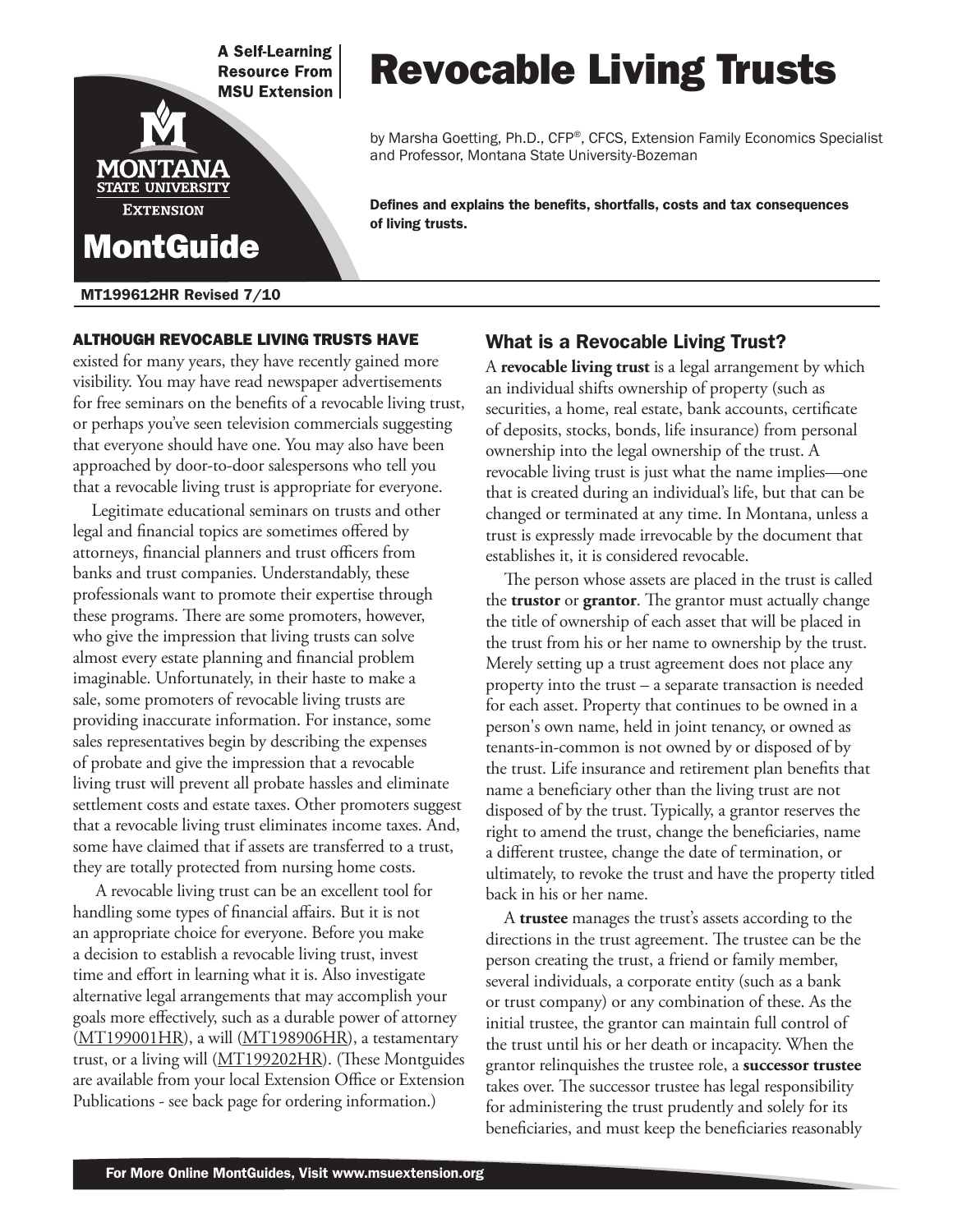informed. Naming more than one successor trustee is advisable, given that a trustee may die or become incapacitated. The successor trustee should be trustworthy and have good business and management capabilities.

Except in a dispute among the beneficiaries, or between beneficiaries and the trustee, which is brought before a court, the trustee is not required to make an annual accounting to the court system. Sometimes, as a check on one another, two or more co-trustees are appointed.

Some grantors prefer to make a financial institution – such as a bank's trust department or trust company – their successor trustee. An institution can assure stability in the trustee role. Many institutional trust departments, however, may not accept small trusts or trusts that do not generate income. When selecting a bank or trust institution as a trustee, the grantor should examine the financial credibility of the institution's trust department. Questions to ask include: How long has the trust department been in existence? What are the qualifications of its personnel? What rate of income and growth has the trust portfolio achieved recently, and historically? What are the fees for administration and services? Are the quoted fees competitive with other banks or trust companies?

The **trust agreement** document contains instructions to the trustee regarding investment and management of the trust assets, who is to receive income from the trust, and what happens to the trust if the person creating the trust becomes incompetent or dies. The trustee can do only what the trust agreement specifies. Ultimately, the trust agreement provides that the trust be terminated and assets distributed to the beneficiaries.

**Beneficiaries** are named by the grantor and can be individual(s) who formed the trust, friends, family members, a college or university, hospital, library, charity or other organization. Unless the beneficiaries are the trust grantors, they have no control over the trust.

The trust agreement should identify what is to be done with the trust property at the termination of the trust (often at the death of the grantor) and what happens to a beneficiary's share if he or she dies before the trust terminates. The grantor may wish to consider writing safeguards into the trust so that beneficiaries cannot transfer their trust interest to a third party, or to protect beneficiaries' trust interests from creditor claims. The revocable living trust assets are not protected from creditor claims against the grantor nor does a trust insulate the grantor from claims of a surviving spouse.

## Considerations in Forming a Living Trust

To determine whether a living trust would fit into your financial planning goals, consider the following: tax

and probate consequences of your estate, your level of investment experience, incompetency concerns, the cost of setting up a trust, and management aspects or management fees if someone else manages the trust.

**Tax Consequences**. A revocable living trust is sometimes promoted as a tax avoidance tool, but it does *not* provide tax savings. Income earned in a revocable living trust is taxed to the grantor, and must be reported on his or her personal state and federal income tax returns. No federal gift tax is due at the creation of a revocable living trust because the trust can be changed at any time.

State and federal law requires the value of all property assets in a revocable living trust to be included in the grantor's estate upon death. Thus, trust assets must be included when federal estate taxes are determined.

The estate of most Montana residents, however, will not be large enough to be taxed. There is no federal estate tax in 2010; however, in 2011 it affects only estates valued above \$1 million that are transferred to someone other than a spouse or a charity. The Montana inheritance tax was repealed by legislative referendum in 2000. No Montana inheritance tax is applied to the value of real and personal property that passes to a decedent's beneficiaries.

**Probate Costs vs Living Trust Costs**. Trusts often are promoted by the claim that they avoid probate costs. While it is true that value of assets in trusts are not included in probate because the property was retitled to the trust, trust fees are a consideration. Trust fees are usually based on a percentage of the trust's income or principal, with annual minimums ranging from \$500 to \$2,500. A paid trustee's management fees over the life of the trust could exceed the cost of probate.

Probate in Montana is not nearly as burdensome as in other states that have not adopted the Uniform Probate Code (UPC). The Code specifically exempts the following from probate: assets in living trusts, property owned as joint tenants with right of survivorship, payable-on-death for deposits, transfer-on-death for securities, and life insurance payable to a named beneficiary, (see *Nonprobate Transfers,* [MT199509HR](http://msuextension.org/publications/FamilyFinancialManagement/MT199509HR.pdf) or *Probate in Montana,*  [MT199006HR](http://msuextension.org/publications/FamilyFinancialManagement/MT199006HR.pdf).)

When property is subject to probate, heirs have the right to request an attorney to handle the case on an hourly-fee basis, which may be less than the allowable percentage under the UPC. In Montana, the maximum fee (without court approval) for an attorney cannot exceed one and one-half times the amount allowable to the personal representative. The personal representative is entitled to reasonable compensation for services, which is not to exceed three percent of the first \$40,000 and two percent in excess of that amount. Any fee in excess of the percentage requires court approval.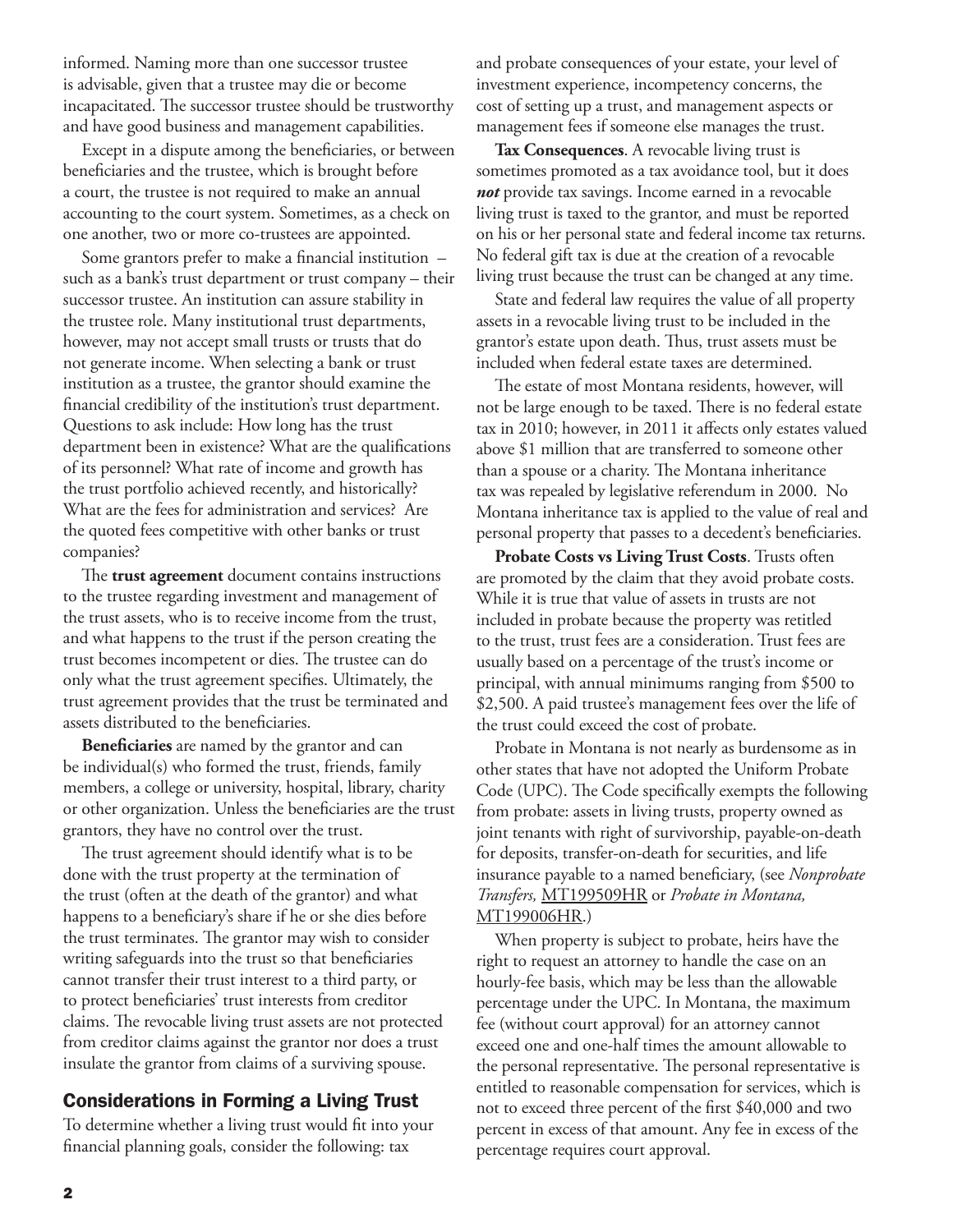**Example:** On a \$200,000 estate, the maximum fee (without court approval) a personal representative could receive is \$4,400 and the maximum fee (without court approval) the attorney could receive is \$6,600:

*Personal representative fee computation:*  $$40,000 \times .03 = $1,200$  $$160,000 \times .02 = $3,200$  $$1,200 + $3,200 = $4,400$ 

*Attorney fee computation:*  $$4,400 \times 1.5 = $6,600$ 

Another argument for revocable living trusts is that assets will pass more quickly to heirs than under probate. There are rare circumstances when disputes with the Internal Revenue Service or extended disagreements among family members can cause delays. Even so, in most cases, the administration of a revocable living trust is no more time efficient than that of a will in probate. Before deciding on a revocable living trust to avoid probate, consider how much of your property would be subject to probate, the cost of probate and other methods available for minimizing probate costs.

**Grantor's Level of Investment Experience**. Inexperienced investors may prefer placing assets in a revocable living trust and have professionals manage the investments. For instance, a recent widow had very little investment experience and did not want to be responsible for investing the sizable amount of money she received upon the death of her husband. Although she is willing to learn more about investing, she needed the emotional security of having someone manage her assets for her, so she established a revocable living trust.

**Protection for Incompetency**. Advancing age, serious illness, or an accident may render a person incapable of either supervising his or her investments and business, or handling day to day payments needed for his or her well being. A revocable living trust could be a good management tool in this case. To make the trust workable, assets would be transferred into the trust while the grantor is competent, or an agent, under a durable power of attorney, would be given the authority to make transfers into the trust if the grantor became incapacitated. At the grantor's death, the trust would become irrevocable, and any remaining assets would be distributed according to the directions in the trust agreement. A will can be drafted to "pour" into the trust any assets that weren't transferred before death. The trust agreement needs to describe how and who is to determine you are incompetent, and directs how your financial affairs are to be managed by the successor trustee.

Alternatives to a revocable living trust for those concerned about incompetency include durable power of attorney (see *Power of Attorney*, [MT199001HR](http://msuextension.org/publications/FamilyFinancialManagement/MT199001HR.pdf)), which

is a written, usually notarized document in which one person gives another the power to act on his or her behalf. This power could include selling property, depositing or withdrawing funds from checking or savings accounts and paying bills. A durable power of attorney is simpler and less costly than a revocable trust, avoiding the expense of a guardianship proceeding in court. A revocable living trust agreement cannot provide for others to make health care decisions for the grantor. A health care power of attorney is the appropriate tool for appointing someone to make your health care decisions if ever you are unable to speak for yourself, and to give instructions for health care providers to follow if you are unable to direct your health care.

**Cost of the Trust**. Before you decide on a trust, know the cost of setting up and paying for the management of the trust, and the estimated cost of distributing trust assets after the grantor's death. Setting up a living trust may cost more and take more time than preparing a will. Trustee management fees may be payable if you cease to be your own trustee.

**Management Aspects**. A revocable living trust may make managing your financial affairs more complicated. If you are the trustee, you must function as a trustee. For the trust to work properly, you must transfer title of all your assets to the name of the trust. As new assets are acquired, you must title them in the trust's name. If you buy and sell assets frequently, this process may become burdensome. As trustee, you may find it more difficult to deal with stockbrokers, life insurance companies and other financial institutions. When transferring assets into the trust, financial institutions – brokerages, mutual funds, life insurance companies, credit unions – need to know who has what powers under the trust agreement. Some companies have a form on which you provide them the necessary information, some ask for a summary of the trust agreement and some require a copy of the entire trust agreement.

Many financial institutions will not loan money to a trust. For example, to refinance a home mortgage when the home is owned by the trust, you may have to transfer the house out of the trust, complete the refinancing, and then transfer the house back into the trust. If you have real estate that is used for collateral on business loans, the additional paperwork due to the trust ownership of the property could become cumbersome.

# Protecting Assets from Nursing Home Costs

Trusts have been touted as the ideal solution for Montana residents who wish to protect assets from the costs of long term care. Promoters have descended upon the state using the door-to-door approach to sell trusts, claiming that if individuals transfer property to a trust, their assets are